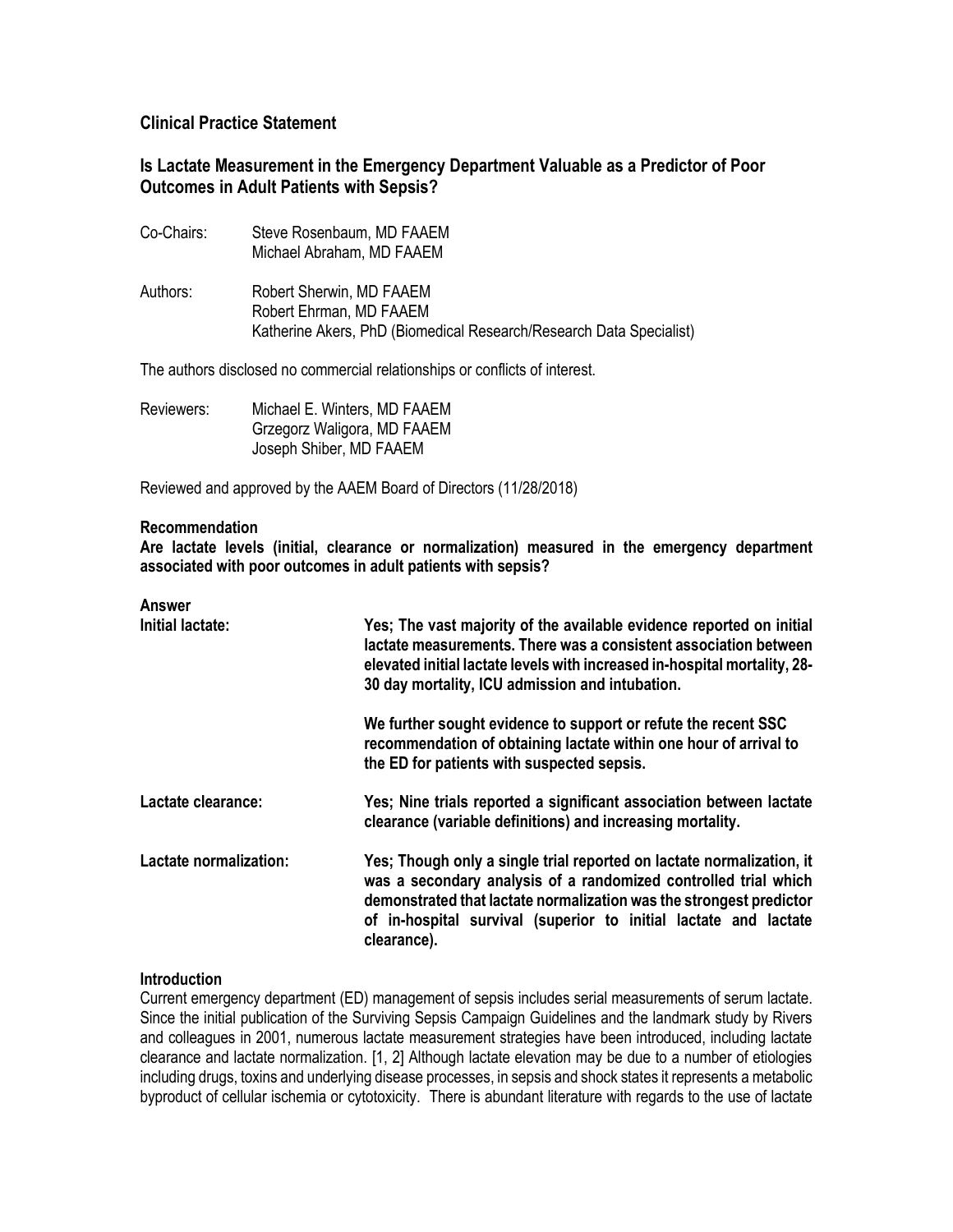as a marker of disease severity, endpoint of resuscitation, and predictor of mortality. Lactate measurement has been utilized in various ways including initial static measurement, changes in serial lactate measurements (lactate clearance) and normalization of lactate (generally defined as a final lactate of < 2.0-2.2 mmol/L).

#### **Executive Summary**

A systematic search of PubMed articles from the last fifteen years through present was performed that evaluated the utility of lactic acid measurement to predict poor outcomes in adult sepsis patients and was limited to [Human, Adult, English and Clinical Trials]. Only studies that reported initial lactate that was acquired in the ED were included. Studies reporting in only subsets of patients, such as HIV or cancer patients were excluded. Articles sampling post-resuscitation lactate as the initial measure were excluded. For the purpose of this review both arterial and venous sources of lactate were acceptable, however, studies that only compared lactate levels or clearance rates to other predictors such as vital signs were not included. Due to the abundance of peer-reviewed published evidence, no abstracts were included in this review.

The PubMed search yielded a total of 107 articles. Forty three articles that reported on lactate measurements (initial, clearance, normalization), were drawn in the ED, and were associated with in-hospital outcomes were selected for this review.[3-45] Twenty-three were prospective observational studies, seventeen were retrospective trials and four studies were secondary analyses of randomized controlled trials. No study specifically reported time to lactate measurement less than 1 hour. The definition of lactate clearance was generally greater than 10% over various intervals but there was no universal standard definition. Varying lactate levels and lactate clearance rates were used as predictors.

The literature is not uniform with respect to which source (arterial or venous) was utilized. Most (forty-two of forty-four) references cited only the use of venous lactate while one reported the use of arterial and one reported both. Initial lactate was reported in thirty-six articles, while any form of lactate clearance was reported in nine. Puskarich et al, in a pre-planned analysis of a randomized controlled trial reported on initial lactate, lactate clearance and lactate normalization.[34] Though this was the only article reporting on the use of lactate normalization, lactate normalization was reported to be the strongest predictor of survival (adjusted OR, 5.2; 95% CI, 1.7-15.8), followed by lactate clearance  $\geq$  50% (OR, 4.0; 95% CI, 1.6-10.0). Despite the consistent positive association between lactate clearance and poor outcomes there remains no standard definition and some inconsistencies in the literature. For instance Puskarich and colleagues found no association between survival and lactate clearance ≥ 10%, while Nguyen and colleagues reported improved APACHE II scores and 60 days mortality in patients with lactate clearance  $\geq 10\%$  compared to lactate clearance  $\leq 10\%$ . [31, 34] Though not specifically included in this review, in a recent systematic review of this topic, Puskarich and colleagues reported on the use of intermediate lactate levels in patients with suspected infection.[46] This study includes eight articles, which reported on intermediate lactate levels in patients with confirmed or suspected infection. This cohort of patients was found to have a mortality of 15.1% and 14.9% in the subgroup of normotensive patients.

The literature is uniformly supportive of lactate as an indicator of poorer overall clinical outcomes in sepsis patients. No studies demonstrated any harm related to lactate use and all studies reported a statistically significant association with poor outcomes. More specifically, twelve studies reported an association with 28 or 30-day mortality, twenty-six studies reported an association with in-hospital mortality, and eight studies reported an association of the use of lactate with in-hospital deterioration. Deterioration was most commonly reported as use of mechanical ventilation, vasopressors, non-invasive positive pressure ventilation or admission to an intensive care unit.

There is literature that addresses elevated lactate levels in various sub-populations, including those patients using metformin or beta-blockers and patients with a history of hepatic dysfunction or cirrhosis. This review did not address any subpopulation, but recognizes that lactate kinetics may vary amongst individuals and particularly in these cohorts. Suggested cut-offs for a lactate threshold above which poorer outcomes are